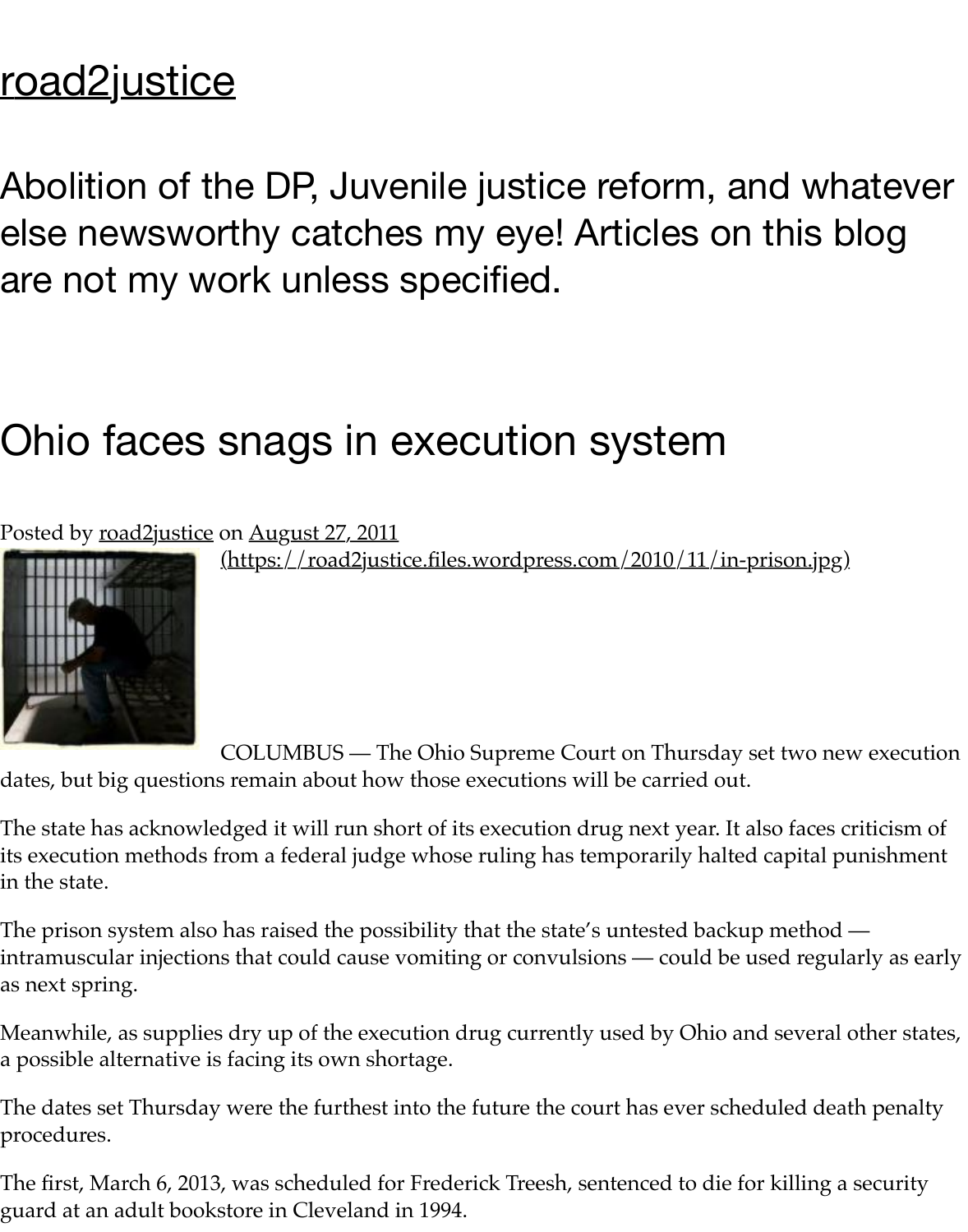The second, May 1, 2013, was set for Steven Smith, sentenced to death for raping and killing his girlfriend's 6-month-old daughter in 1998.

There are now 12 executions scheduled from September through May 2013.

Ohio is scheduled to execute Billy Slagle next month for stabbing a Cleveland woman to death in 1986. U.S. District Court Judge Gregory Frost, who ripped the state's lack of consistency in carrying out executions, is weighing a request by Slagle's lawyers to delay that execution.

Setting dates as far out as 2013 reflects the prisons department's desire to have at least a month between executions, along with a preference not to schedule executions in December or January, Carlo LoParo, spokesman for the Ohio Department of Rehabilitation and Correction, said Thursday.

Ohio uses a single dose of the anesthetic pentobarbital to execute inmates, but only has enough on hand to last through February, according to the DRC.

The state switched to the drug in 2009 after supplies ran out of the previous anesthetic used by all states dating back to the 1980s.

Earlier this year, the Danish manufacturer of pentobarbital, under pressure from anti-death penalty groups, announced it was putting systems in place to keep the drug from being used in U.S. executions. Even before that decision, Lundbeck Inc. had urged states not to use the drug to put inmates to death.

The exact amount of pentobarbital purchased by states is unclear, but it has an expiration date of about two years, meaning most states will run out no later than 2013.

Ohio officials "recognize that the feasibility of using pentobarbital, as the drug administered in defendants' primary method of execution by lethal injection, could become an issue, which could require further modifications in defendants' procedures," the state said in a court filing earlier this month.

One possible alternative, the sedative propofol, is also facing its own shortages, according to a bulletin from the American Society of Health-System Pharmacists, which tracks drug supplies.

One manufacturer cited increased demand for the product, while another pulled several lots of the drug in 2009 because of possible microbial contamination, then stopped production altogether in 2010, according to the ASHSP.

Propofol is one of the drugs implicated in the 2009 death of singer Michael Jackson.

The drug was mentioned as a possible death penalty drug in documents and testimony in the Kentucky court case that led to the U.S. Supreme Court's 2008 ruling upholding the constitutionality of lethal injection.

Ohio also has a backup method that involves injecting two drugs directly into an inmate's muscles, bypassing the veins. Under that method, the sedative midazolam would be followed by the painkiller hydromorphone.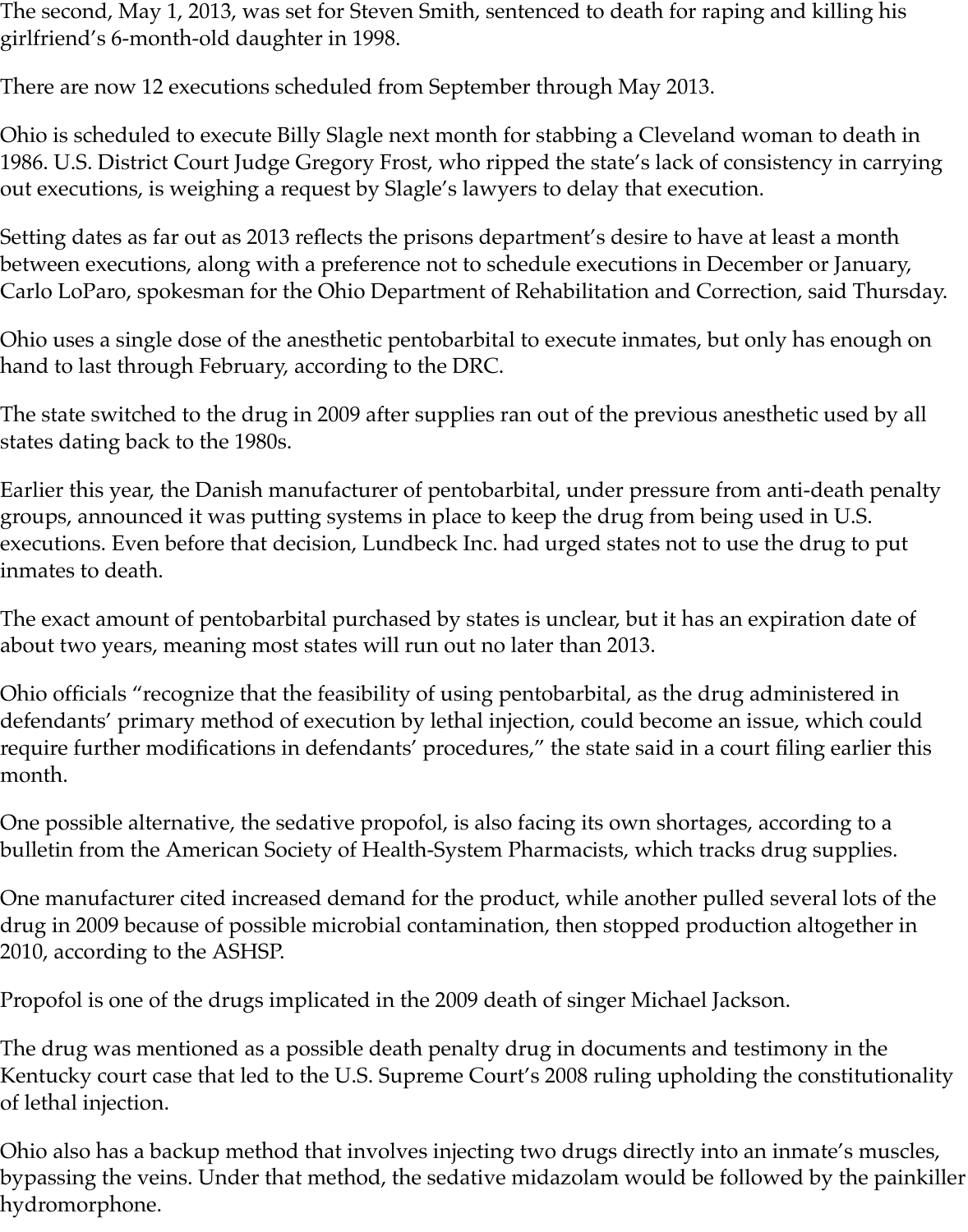The new rules released last week allow the state to use the backup method, "if pentobarbital could not be obtained for use in the execution."

LoParo said there are no plans to use the backup method soon, but said, "this provides flexibility in event our primary drug is not available."

That concerns Tim Young, the State Public Defender, who says Ohio would be using a new way to execute inmates.

"Untested, anywhere, ever," he said.

The ASHSP also has tracked shortages of both midazolam and hydromorphone in the past couple  $p$ months.

http://www.mansfieldnewsjournal.com/article/20110826/NEWS01/108260304/Ohio-faces-snags-<u>execution-system?odyssey=tab | topnews | text | Frontpage</u> <u>(http://www.mansfieldnewsjournal.com/article/20110826/NEWS01/108260304/Ohi</u> <u>execution-system?odyssey=tab | topnews | text | Frontpage)</u>